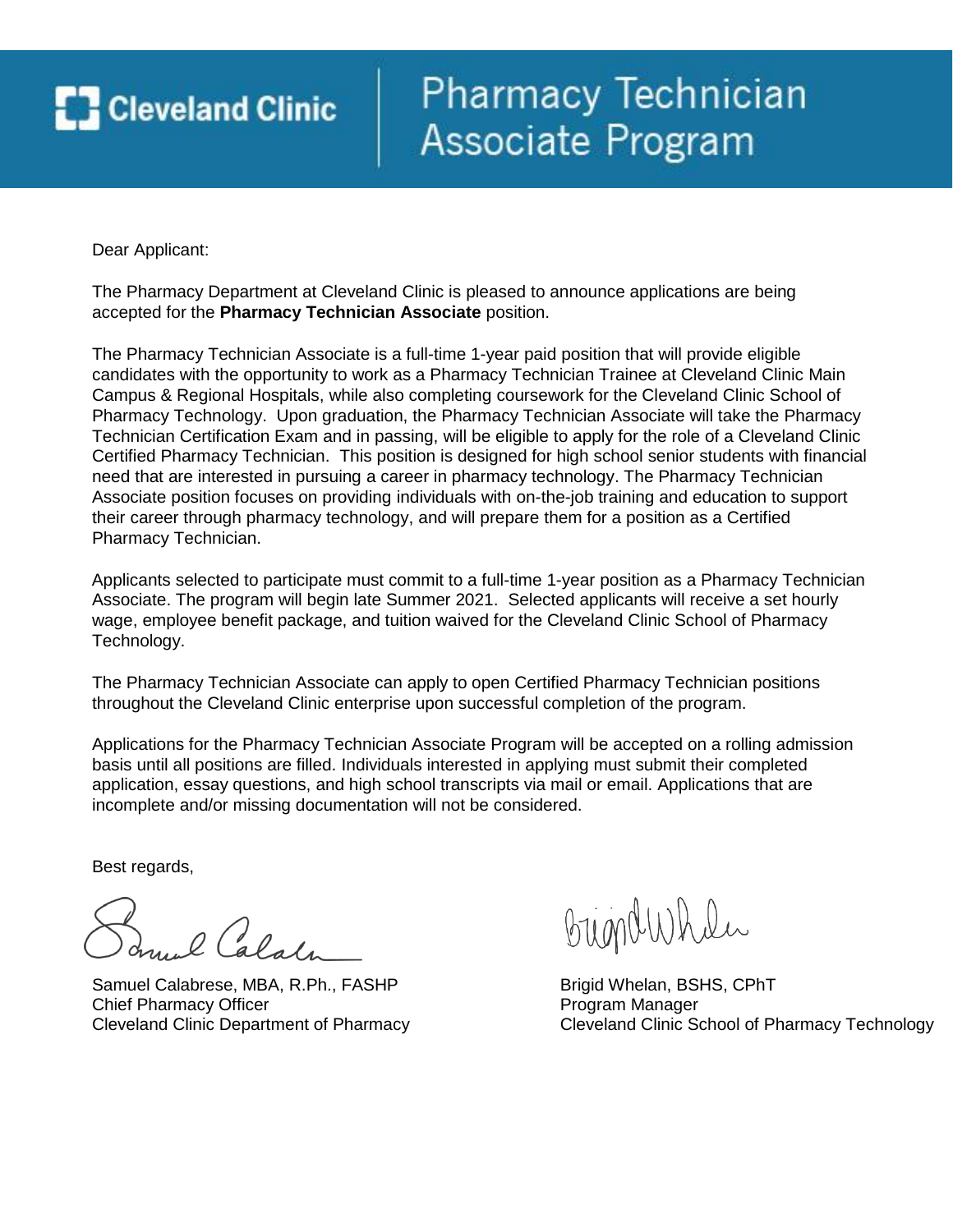**C** Cleveland Clinic

## Pharmacy Technician Associate Program

### **Pharmacy Technician Associate Application**

Please complete the application in its entirety. Applications that are incomplete and/or missing documentation will not be considered. Applications will be accepted on a rolling admission basis until all positions are filled.

| <b>STUDENT INFORMATION</b>                                                                                                           |                                 |                                                                                                                 |       |                                                                                                                                                                                                                                |
|--------------------------------------------------------------------------------------------------------------------------------------|---------------------------------|-----------------------------------------------------------------------------------------------------------------|-------|--------------------------------------------------------------------------------------------------------------------------------------------------------------------------------------------------------------------------------|
|                                                                                                                                      |                                 |                                                                                                                 |       |                                                                                                                                                                                                                                |
|                                                                                                                                      |                                 |                                                                                                                 |       |                                                                                                                                                                                                                                |
| Student Name: Last                                                                                                                   |                                 | First                                                                                                           |       | Middle Initial                                                                                                                                                                                                                 |
| Phone Number: ____________________                                                                                                   |                                 |                                                                                                                 |       |                                                                                                                                                                                                                                |
|                                                                                                                                      |                                 |                                                                                                                 |       |                                                                                                                                                                                                                                |
| Home Address: <u>Street Street Street</u>                                                                                            |                                 |                                                                                                                 |       |                                                                                                                                                                                                                                |
|                                                                                                                                      |                                 | City                                                                                                            | State | Zip Code                                                                                                                                                                                                                       |
| Date of Birth: / /<br>Applicants must be 18 years of age<br>30 days prior to start date                                              |                                 |                                                                                                                 |       |                                                                                                                                                                                                                                |
| Site(s) of Interest (Please check all that apply):<br>**Please note, travel to Main Campus will be required throughout the program** |                                 |                                                                                                                 |       |                                                                                                                                                                                                                                |
| П<br>Main Campus<br>Downtown Cleveland, Ohio                                                                                         | Warrensville Heights, Ohio      | South Pointe Hospital                                                                                           |       |                                                                                                                                                                                                                                |
| <b>Euclid Hospital</b><br>Euclid. Ohio                                                                                               | Medina Hospital<br>Medina, Ohio |                                                                                                                 |       |                                                                                                                                                                                                                                |
| <b>Fairview Hospital</b><br>Cleveland West Side, Ohio                                                                                |                                 |                                                                                                                 |       |                                                                                                                                                                                                                                |
|                                                                                                                                      |                                 |                                                                                                                 |       |                                                                                                                                                                                                                                |
| <b>SCHOOL INFORMATION</b>                                                                                                            |                                 |                                                                                                                 |       |                                                                                                                                                                                                                                |
| High School: ______________________                                                                                                  |                                 |                                                                                                                 |       |                                                                                                                                                                                                                                |
| Science or Math Teacher:                                                                                                             |                                 |                                                                                                                 |       |                                                                                                                                                                                                                                |
| Name: Name:                                                                                                                          |                                 | Email Address: Universe Press Press Press Press Press Press Press Press Press Press Press Press Press Press Pre |       |                                                                                                                                                                                                                                |
| Additional Teacher of Student's Choice:                                                                                              |                                 |                                                                                                                 |       |                                                                                                                                                                                                                                |
| Name: Name:                                                                                                                          |                                 |                                                                                                                 |       | Email Address: University of the Contract of the Contract of the Contract of the Contract of the Contract of the Contract of the Contract of the Contract of the Contract of the Contract of the Contract of the Contract of t |
|                                                                                                                                      |                                 |                                                                                                                 |       |                                                                                                                                                                                                                                |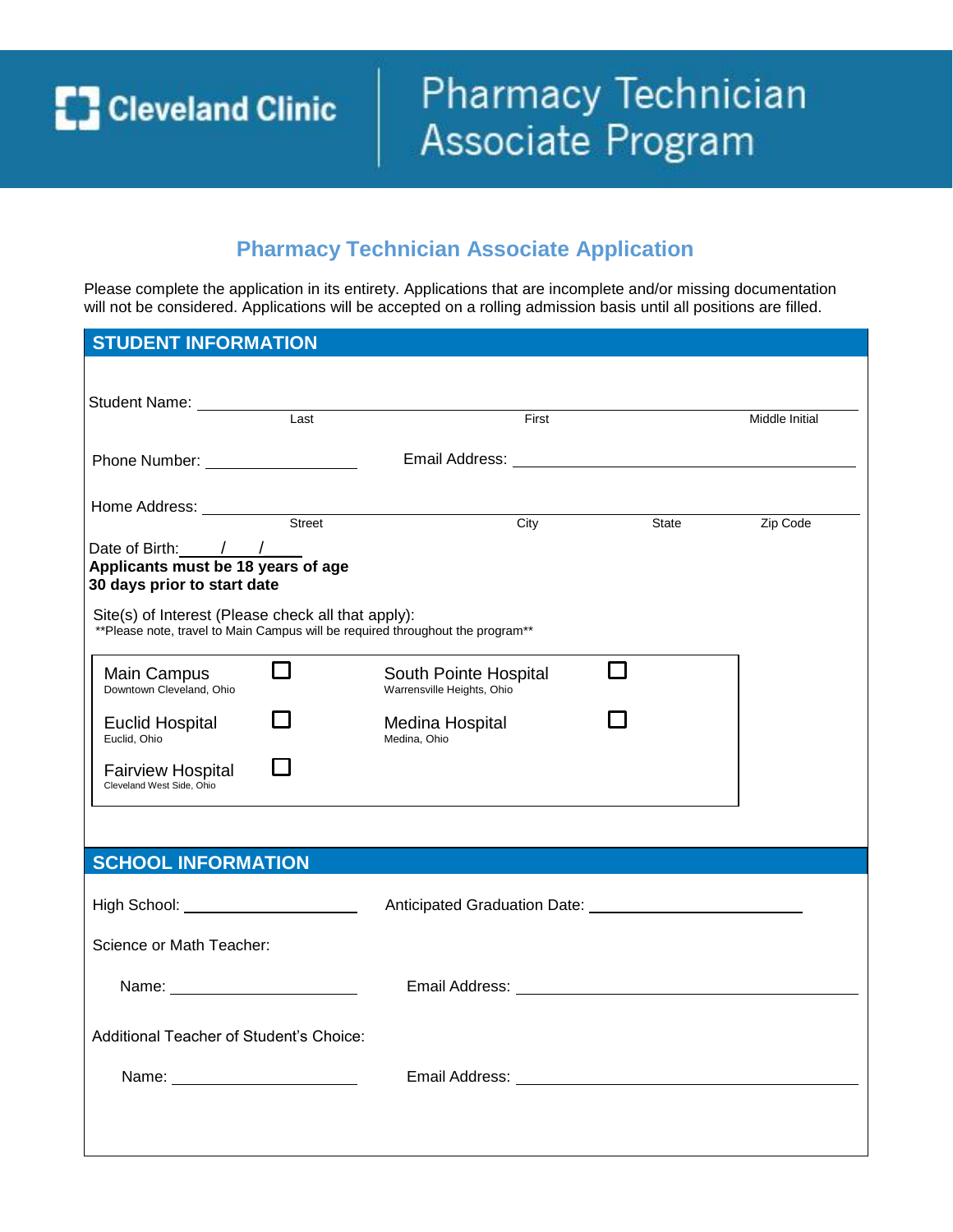**C** Cleveland Clinic

## **Pharmacy Technician** Associate Program

### **Pharmacy Technician Associate Essay Questions**

All applicants are required to submit an essay with their application to be considered for participation in the program. Please answer the following questions to the best of your ability. Spelling, grammar, and punctuation will be taken into consideration.

**1) Why are you interested in the field of pharmacy?**

**2) From a financial standpoint, what impact would this opportunity have on your education?**

**3) Describe the character traits and skills you possess that make you well-suited for a career in pharmacy.**